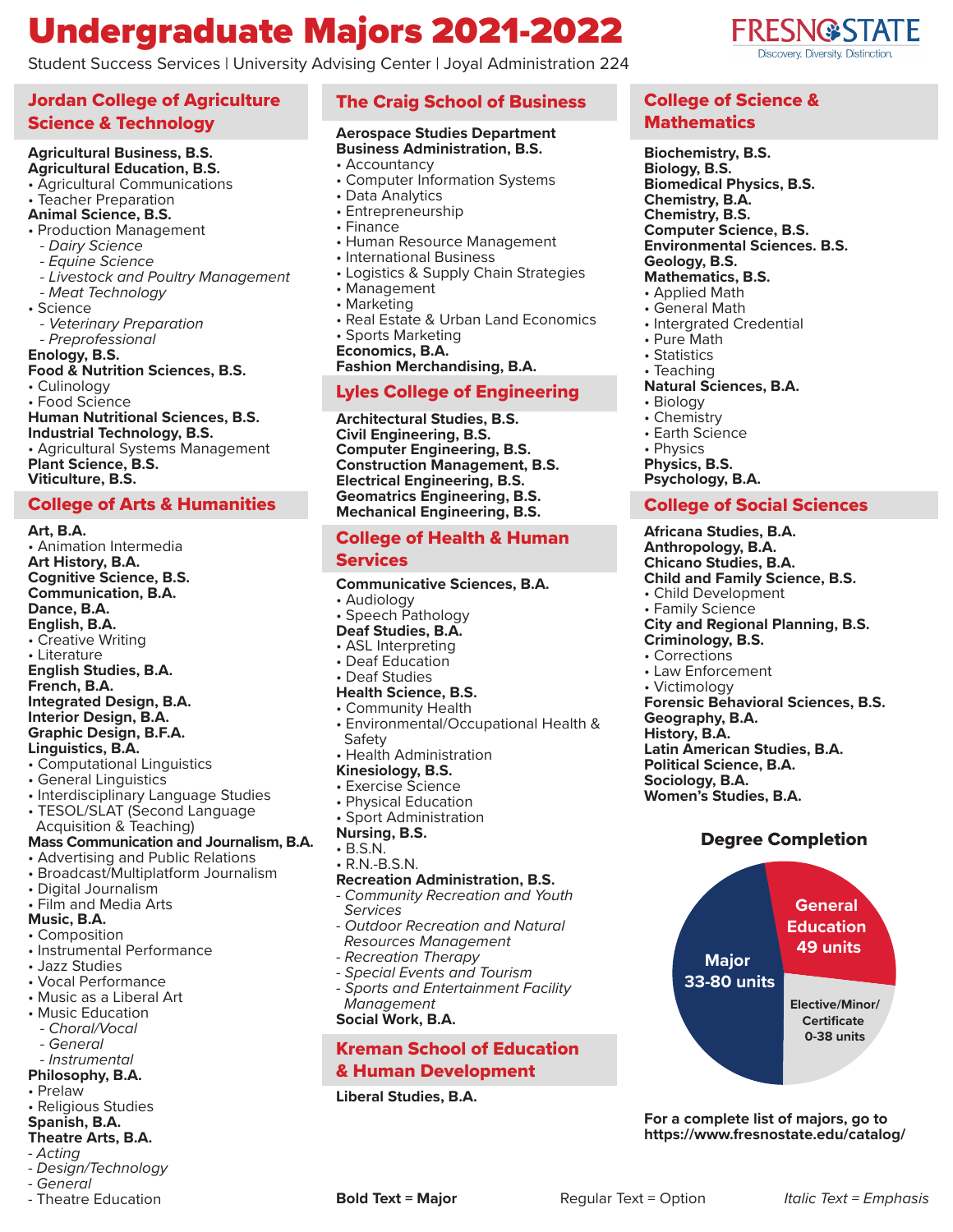## Undergraduate Minors 2021-2022

Student Success Services | University Advising Center | Joyal Administration 224



Agricultural Business Animal Science Enology Food & Nutrition Sciences Industrial Technology Plant Science Precision Agriculture Technology **Viticulture** 

## College of Arts & Humanities

Armenian Studies Art Art History Cognitive Science **Communication Dance** Creative Writing English Literature Literature of Diversity French & Francophone Studies French Chinese Computational Linguistics German Hmong Italian Studies Japanese **Linguistics** Portuguese Portuguese Studies Teaching English as a Second Language Advertising and Publication Relations Film and Media Arts Mass Communication & Journalism Media Arts Music Philosophy Peace & Confict Studies Middle East Studies Spanish Classical Studies Theatre Arts - Drama Option Humanities Interdisciplinary

## The Craig School of Business

Accounting Aerospace Studies Data Analytics Entrepreneurship General Business Graduate Business Prep Marketing Economics International Political Economy Fashion Merchandising Military Science Army ROTC

## Lyles College of Engineering

Computer Engineering Construction Management **Cybersecurity** Electrical Engineering

### College of Health & Human Services

Communicative Disorders Public Health Sports Coaching Recreation Administration Gerontology

### Kreman School of Education & Human Development

Urban Civic Education

### College of Science & Mathematics

Biology **Chemistry** Computer Science Geology Mathematics **Statistics** Astronomy Medical Physics Physics Physical Science Psychology

## College of Social Sciences

Africana Studies American Idian Studies Anthropology Asian American Studies Southeast Asian Studies Chicano/Latino Studies Child & Family Sciences City & Regional Planning **Criminology** Forensic Behavioral Sciences Geography **Meteorology** Urban Studies History Jewish Studies Latin AMerican Studies Political Science Public Administration Philanthropic & Community-Based Leadership Sociology Women's Studies

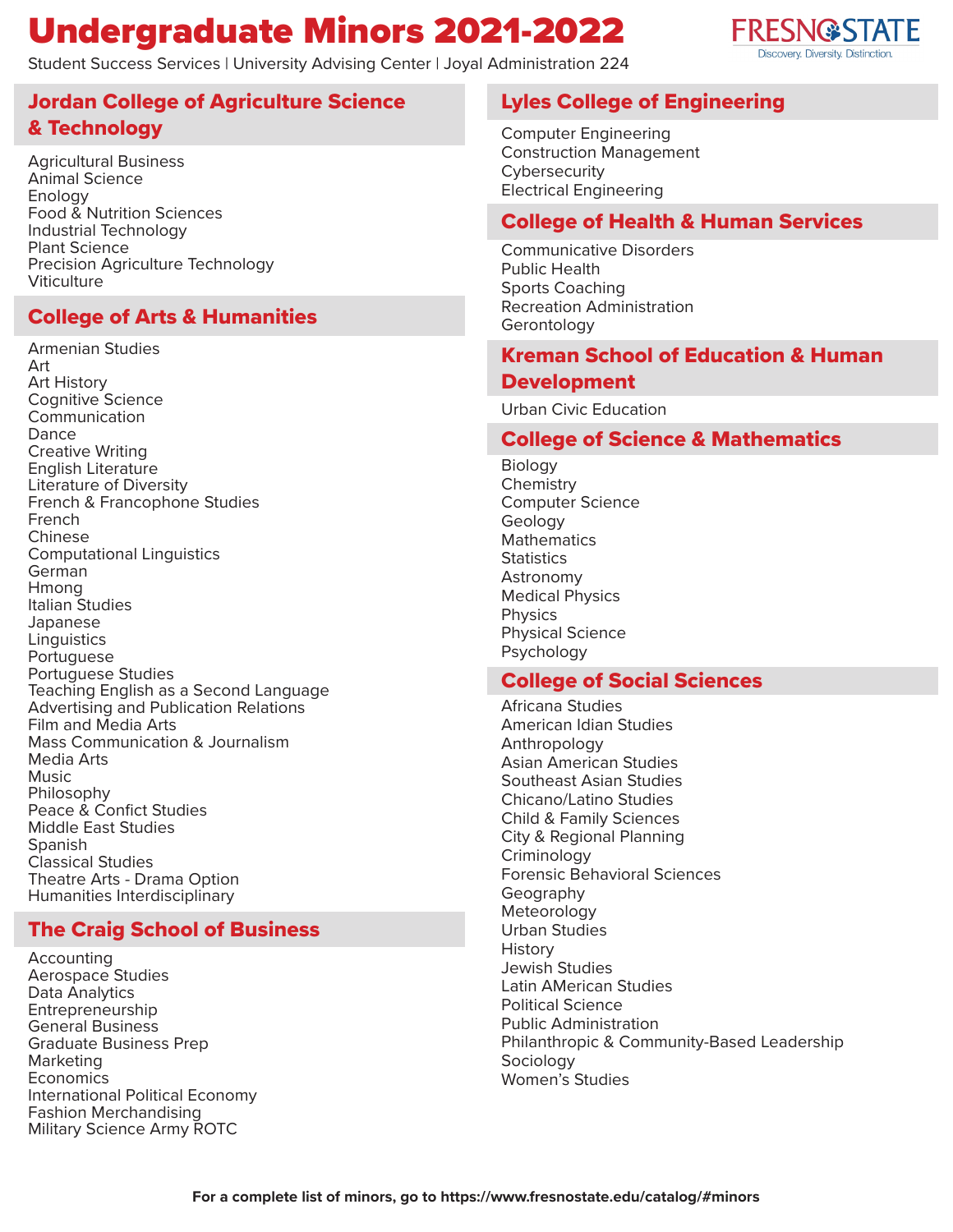## Certificates 2021-2022

The Craig School of Business

Peace Building and Mediation Social Justice and Social Change

Spanish Media Production

Accounting, Professional

Fashion Merchandising

Network Administration

Sports Marketing

Organizational Management

Entrepreneurship

Finance

Marketing

Business Information Systems

Human Resource Management

Logistics and Supply Chain Strategies

Student Success Services | University Advising Center | Joyal Administration 224

# **FRESN@STATE**

#### Jordan College of Agriculture Science & Technology College of Arts & Humanities College of Health & Human Services Kreman School of Education & Human **Development** College of Social Sciences **Dietetics** Agriculture Leadership **Dietetics** Enology Linguistics - TESOL/SLAT (Second Language Acquisition & Teaching) Broadcast Meteorology Communication Skills for Professionals Creative Writing Filmmaking Global Awareness Linguistics - TESOL/SLAT (Second Language Acquisition & Teaching) Mass Communication and Journalism Adventure Based Programming Alcohol/Drug Studies Conversational American Sign Language Correctional Recreation Cross-Cultural Competency Emergency Management Gerontology Serving At-Risk Youth Special Event Planning Sports and Entertainment Facility Management Reading and Literacy Added Authorization Africana Historical Experience Applied Sociological Research Methods

Asian Americans in Secondary Schooling Chicana/o/x and Latina/o/x Studies in Secondary **Schooling** Environmental Planning Geographic Information Systems Humanics - Administration and Leadership for CBOs Jewish Studies Legal Studies Racial Understanding Southeast Asian Studies Victim Services